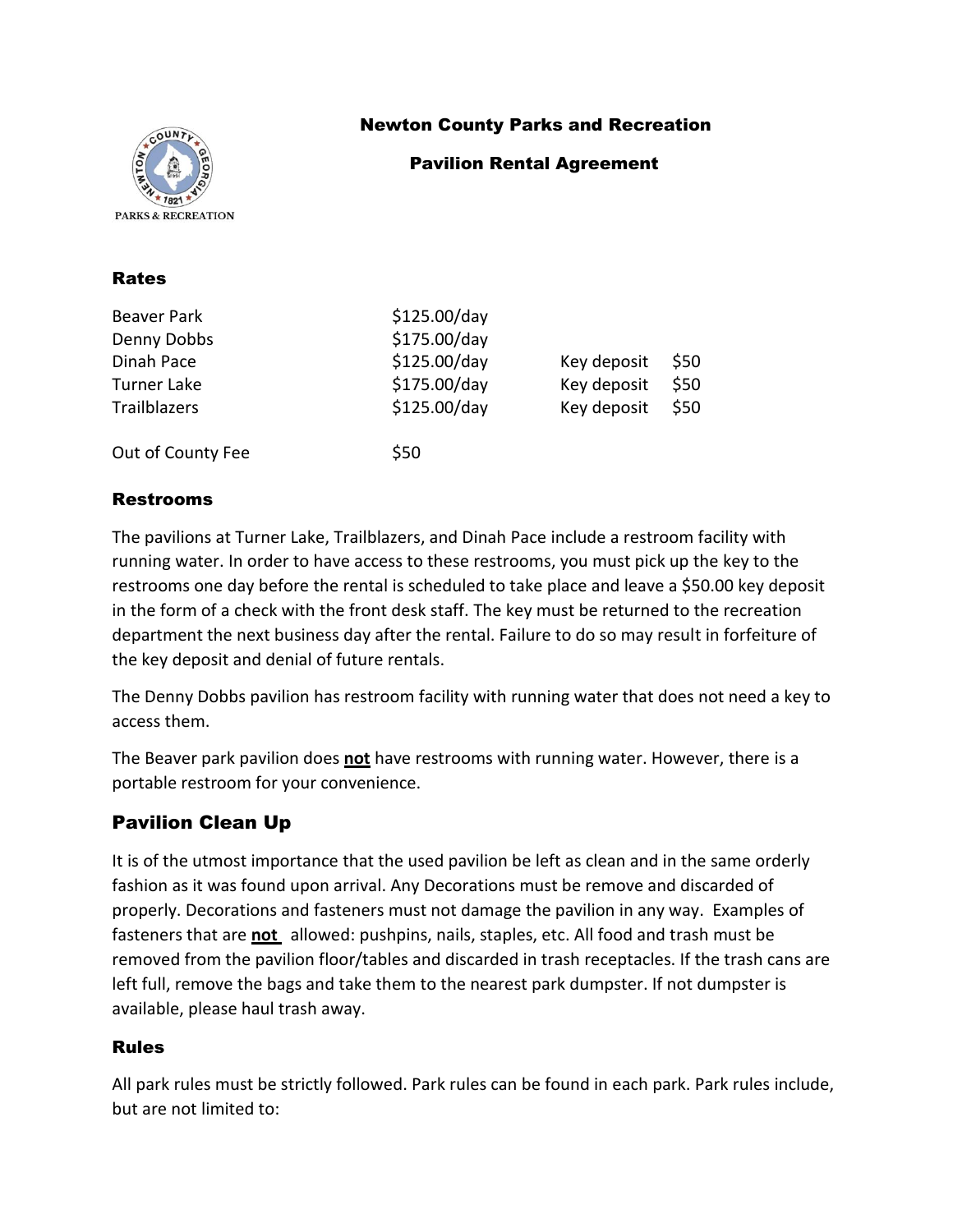- Park hours: Sunrise Sunset
- Play at your own risk
- All pets must be on a leash and owners must clean up after their pet
- No alcohol
- Tents and inflatables are not permitted
- No swimming
- No tobacco, including vapor use, anywhere on park grounds
- No glass containers allowed inside the park
- Do not climb on trees, shrubs, or fences
- No loud or vulgar/offensive music
- Please restrict playground play to ages 12 years and under
- Please help keep your park clean. Put your trash in the trash cans.

## **Suitability**

The renter acknowledges and agrees that the renter is encouraged to examine and inspect the pavilion to assess its condition, suitability and fitness for the renters permitted use.

*Accordingly, the renter acknowledges and agrees that Newton County and the Newton County Parks and Recreation makes no expressed or implied warranties of any kind or nature whatsoever, including, without limitation, any expressed warranties of suitability of fitness of the pavilion for any particular use, purpose of function.* The right to use the Newton County Parks and Recreation's pavilions granted hereby is expressly granted on as "AS IS" and "WHERE IS" basis only.

### Insurance Requirements

It is the responsibility of permitted event organizers to provide adequate liability insurance for the event. The Permittee **may be asked** to provide public liability insurance for bodily injury and property damage in the sum of **\$1,000,000** naming Newton County Parks and Recreation, and their officers and employees as additional insureds. If insurance is required, the Additional Insured Endorsement must accompany the insurance binder. Insurance and Endorsement must be on file with Newton County Parks and Recreation prior to the event. Newton County Parks and Recreation require additional coverage based on the scope of the event. The policy must be in force for the duration of the event.

## Cancellations and Refunds

In order to receive a full refund, the renter must submit in writing a request for cancellation 14 days prior to the rental. Any request received in writing less than 14 days of the rental will result in a half (½) refund.